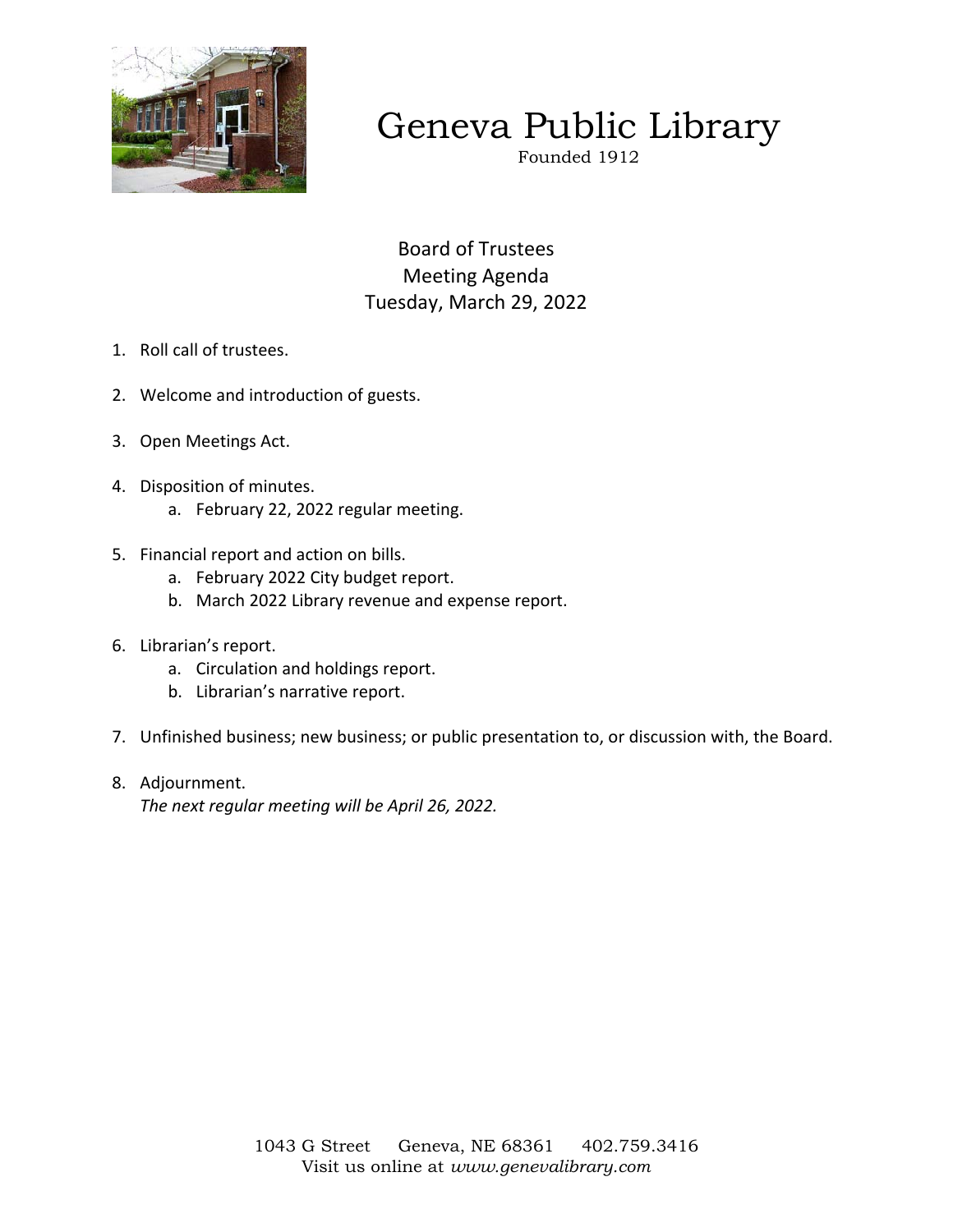## Geneva Public Library **Board of Trustees Meeting**  Tuesday, February 22, 2022

The Geneva Public Library Board of Trustees met in open session at 5:32 p.m. in the Library's Board Room, abiding by the Nebraska Open Meeting Laws. The meeting was preceded by the advanced notice thereof at three locations, being the three banks in Geneva.

The meeting was called to order by Brandon Thompson, President. Members in attendance were Liz Kaye-Skinner, Vice President; Karen Schotsch, Secretary; Sally Miller, Foundation Liaison; and Mary Stofer.

Sally made a motion to accept the Library revenue and expense report for January, 2022. Liz seconded. All Board members voted to approve.

Sarah presented bills to be paid and spent some time explaining a few things to the new Board members. Mary made a motion to pay the bills as presented and Sally seconded. All Board members voted to approve.

Sarah reported that the library's Fine Free mailer (an Every Door Direct Mailing) is out for printing and will be mailed out to every address in the 68361 zip code as soon as it is delivered.

Patrons and staff are excited to see the new book return box and are anxious for it to be installed outdoors along the alley. Sarah sent letters to neighbors of the library to inform them that the box will be installed soon and that alley traffic might increase. She is getting estimates on changing out the florescent light bulbs to LED bulbs or moving to new LED fixtures throughout the library. Two long-range projects were briefly discussed: A storywalk similar to the one in York and in other communities, in conjunction with the future walking path around the community; and to expand the parking to the south closer to the alley, adding one additional handicap stall and possibly three other stalls.

The meeting was adjourned at 6:30 p.m. after a motion was made by Sally and seconded by Liz. All Board members voted to approve.

The next regular Board of Trustees meeting will be Tuesday, March 29, 2022.

Submitted by Karen Schotsch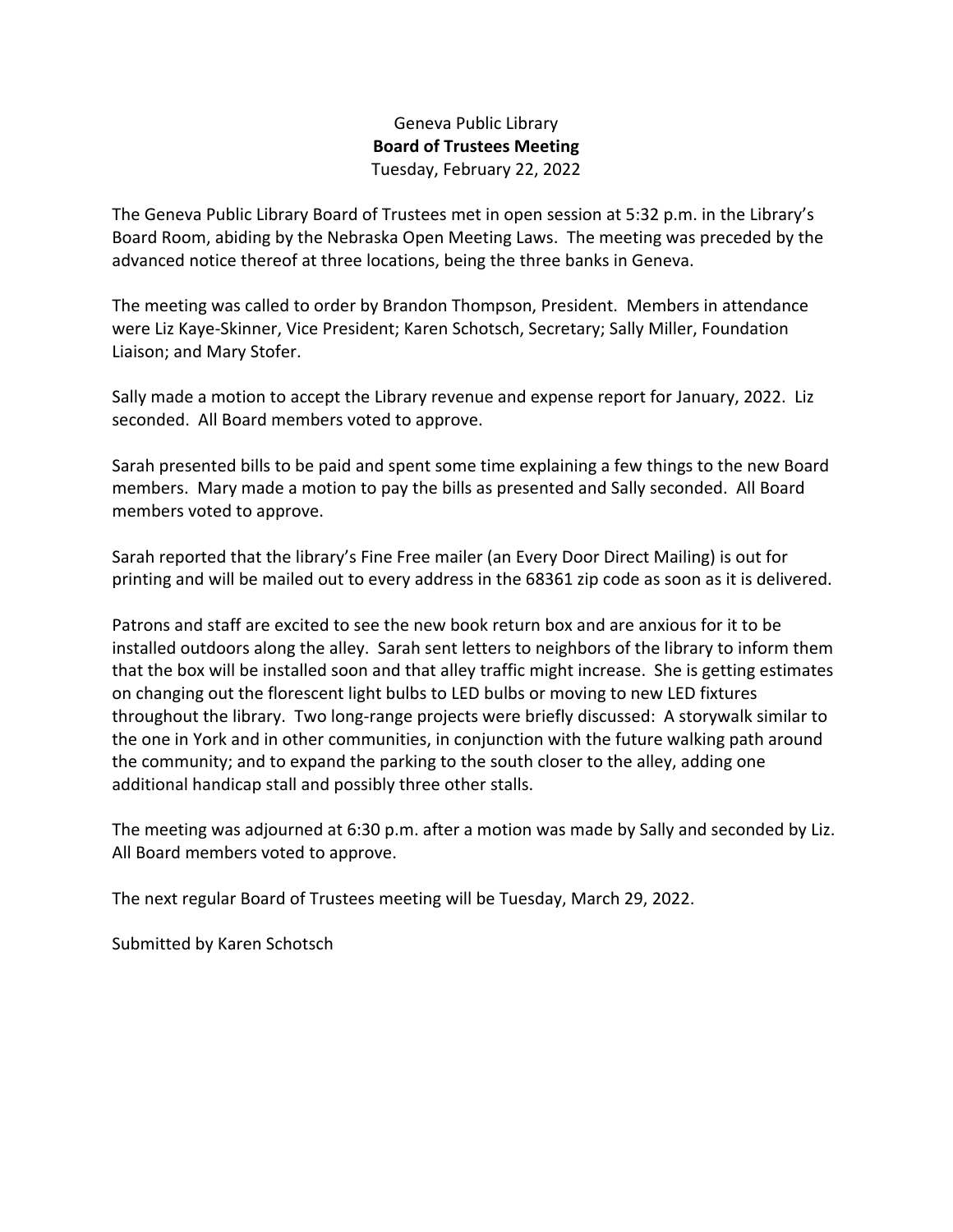#### Thu Mar 10, 2022 10:22 AM **REVENUE & EXPENSE REPORT** Page 1 **CALENDAR 2/2022, FISCAL 5/2021**

| <b>ACCOUNT NUMBER</b> | ACCOUNT TITLE                  | <b>MTD</b><br><b>BALANCE</b> | <b>YTD</b><br><b>BALANCE</b> | <b>BUDGET</b> | <b>DIFFERENCE</b> |
|-----------------------|--------------------------------|------------------------------|------------------------------|---------------|-------------------|
|                       |                                | LIBRARY DEPARTMENT           |                              |               |                   |
| 01.44.4000            | PROPERTY TAX                   | .00.                         | .00.                         | .00           | $.00$             |
| 01.44.4102            | GRANT                          | 9,995.12                     | 14, 319.12                   | .00           | 14, 319. 12-      |
| 01.44.4103            | LIBRARY MEMORIAL REVENUE       | .00                          | 320.00                       | .00.          | 320.00-           |
| 01.44.4206            | STATE AID                      | .00                          | .00.                         | 1,200.00      | 1,200.00          |
| 01.44.4313            | IN-LIEU-OF-TAX                 | .00                          | .00.                         | .00.          | .00               |
| 01.44.4317            | 5% GROSS TAX                   | .00                          | .00                          | .00           | .00               |
| 01.44.4400            | <b>FEES</b>                    | 65.50                        | 1,572.75                     | 3,000.00      | 1,427.25          |
| 01.44.4450            | DONATIONS                      | 642.48                       | 2,363.13                     | 3,000.00      | 636.87            |
| 01.44.4550            | MISCELLANEOUS                  | .00.                         | 2.96                         | .00.          | $2.96 -$          |
| 01.44.4650            | SECRET GARDENER REFUND         | .00                          | 1,484.95                     | 2,500.00      | 1,015.05          |
| 01.44.4800            | TRANSFER IN                    | .00                          | .00.                         | .00.          | .00               |
| 01.44.4900            | BEGINNING CASH BAL-EST.        | .00                          | .00                          | .00           | .00               |
|                       | TOTAL REVENUE                  | 10,703.10                    | 20,062.91                    | 9,700.00      | 10,362.91-        |
|                       |                                | ============                 | ============                 | ============  | ============      |
|                       | LIBRARY TOTAL                  | 10,703.10                    | 20,062.91                    | 9,700.00      | 10,362.91-        |
| 01.44.5000            | SALARIES-LIBRARY               | 6,969.21                     | 41,743.92 106,000.00         |               | 64,256.08         |
| 01.44.5001            | FICA EXPENSE-LIBRARY           | 499.72                       | 3,031.21                     | 8,200.00      | 5,168.79          |
| 01.44.5002            | RETIREMENT-LIBRARY             | 640.93                       | 3,564.97                     | 9,800.00      | 6,235.03          |
| 01.44.5005            | TRAINING & CONFERENCES         | 185.50                       | 914.62                       | 1,600.00      | 685.38            |
| 01.44.5008            | EMP HEALTH INS LIBRARY         | 1,556.10                     | 7,337.70                     | 19,500.00     | 12, 162.30        |
| 01.44.5101            | OTHER LABOR                    | .00                          | 55.00                        | 200.00        | 145.00            |
| 01.44.5102            | CLEANING SUPPLIES              | 64.03                        | 328.60                       | 1,000.00      | 671.40            |
| 01.44.5103            | CLEANING CONTRACT              | .00                          | .00.                         | .00           | .00               |
| 01.44.5112            | <b>GRANT EXPENSE</b>           | 6,240.31                     | 8,287.64                     | .00           | 8,287.64-         |
| 01.44.5120            | PUBLISHING                     | 704.00                       | 704.00                       | 200.00        | $504.00 -$        |
| 01.44.5200            | UTILITIES ELECTRIC             | 348.54                       | 1,818.98                     | 5,500.00      | 3,681.02          |
| 01.44.5201            | UTILITIES GAS                  | 799.89                       | 1,213.62                     | 2,000.00      | 786.38            |
| 01.44.5202            | UTILITIES PHONE                | 123.68                       | 642.81                       | 1,500.00      | 857.19            |
| 01.44.5203            | UTILITIES GARBAGE              | 20.50                        | 98.00                        | 300.00        | 202.00            |
| 01.44.5205            | UTILITIES INTERNET             | 59.95                        | 313.91                       | 700.00        | 386.09            |
| 01.44.5226            | REPAIR-MAINT BLDG&STRUCTUR     | 20.79                        | 160.25                       | 20,000.00     | 19,839.75         |
| 01.44.5227            | REPAIR-MAINT EQUIPMENT         | 00.                          | .00                          | .00           | .00               |
| 01.44.5230            | MAINT. AGREEMENT ELEV & SPRINK | .00.                         | 1,175.60                     | 2,000.00      | 824.40            |
| 01.44.5232            | COMPUTER MAINT AGREEMENT       | 239.22                       | 2,667.71                     | 3,000.00      | 332.29            |
| 01.44.5242            | SECRET GARDEN                  | .00                          | 108.75                       | 2,000.00      | 1,891.25          |
| 01.44.5250            | MISCELLANEOUS                  | 00.                          | 72.01                        | 1,000.00      | 927.99            |
| 01.44.5251            | MEMORIAL DONATIONS             | 00.                          | .00                          | .00           | .00               |
| 01.44.5253            | <b>REFUND</b>                  | 00.                          | .00                          | .00           | .00               |
| 01.44.5500            | SUPPLIES                       | .00                          | 1,091.20                     | 2,000.00      | 908.80            |
| 01.44.5501            | OFFICE SUPPLIES                | .00                          | 2,049.40                     | 3,000.00      | 950.60            |
| 01.44.5504            | SUPPLIES BOOKS                 | 1,884.88                     | 6,529.79                     | 15,000.00     | 8,470.21          |
| 01.44.5505            | PROGRAMMING                    | 188.48                       | 1,242.16                     | 2,000.00      | 757.84            |
| 01.44.5506            | SUPPLIES (NONPRINT)            | 522.15                       | 1,175.08                     | 2,000.00      | 824.92            |
| 01.44.5507            | FEES                           | 00.                          | .00                          | .00           | .00               |
| 01.44.5601            | CAPITAL OUTLAY LAND            | 00.                          | .00                          | .00           | .00               |
| 01.44.5602            | CAPITAL OUTLAY BUILDINGS       | .00.                         | .00                          | .00           | .00               |
| 01.44.5603            | CAPITAL OUTLAY EQUIPMENT       | .00.                         | .00.                         | 7,000.00      | 7,000.00          |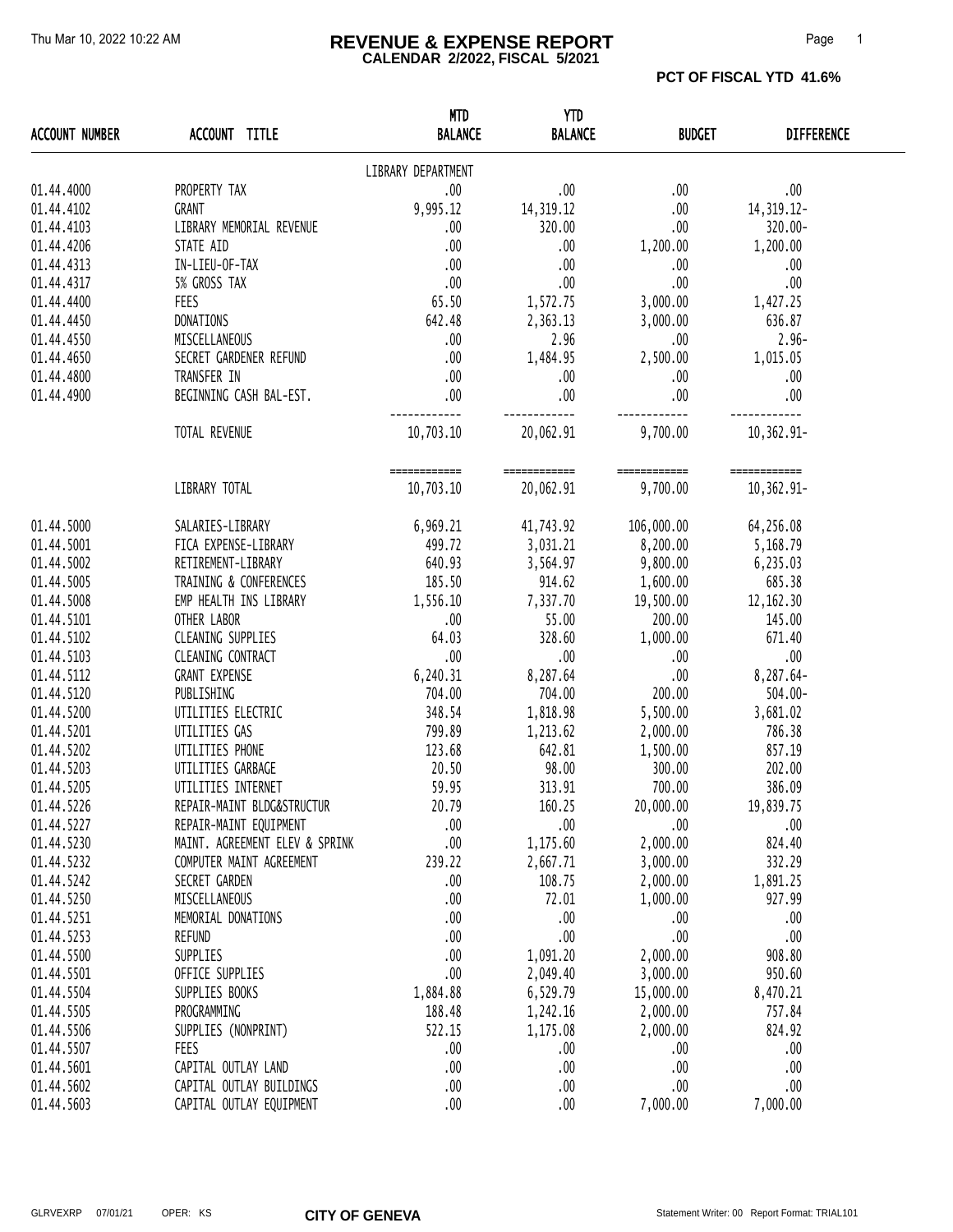#### Thu Mar 10, 2022 10:22 AM **REVENUE & EXPENSE REPORT** Page 2 **CALENDAR 2/2022, FISCAL 5/2021**

**PCT OF FISCAL YTD 41.6%** 

| <b>ACCOUNT NUMBER</b> | ACCOUNT TITLE             | <b>MTD</b><br><b>BALANCE</b>                                            | <b>YTD</b><br><b>BALANCE</b>                              | <b>BUDGET</b>                                              | <b>DIFFERENCE</b>                                                           |  |
|-----------------------|---------------------------|-------------------------------------------------------------------------|-----------------------------------------------------------|------------------------------------------------------------|-----------------------------------------------------------------------------|--|
| 01.44.5900            | TRANSFER OUT              | .00                                                                     | .00                                                       | .00                                                        | .00                                                                         |  |
|                       | TOTAL EXPENSES            | 21,067.88                                                               | 86,326.93                                                 | 215,500.00                                                 | ---------<br>129, 173.07                                                    |  |
|                       | LIBRARY TOTAL             | ============<br>21,067.88                                               | ============<br>86,326.93                                 | ============<br>215,500.00                                 | ============<br>129, 173.07                                                 |  |
|                       | <b>GENERAL FUND TOTAL</b> | ------------<br>_________<br>10,364.78-<br>------------<br>------------ | ------------<br>66,264.02-<br>------------<br>___________ | ------------<br>205,800.00-<br>------------<br>___________ | -------------<br>___________<br>139,535.98-<br>------------<br>------------ |  |
|                       | Report Total              | $10, 364.78 -$                                                          | 66,264.02-                                                | 205,800.00-                                                | 139,535.98-                                                                 |  |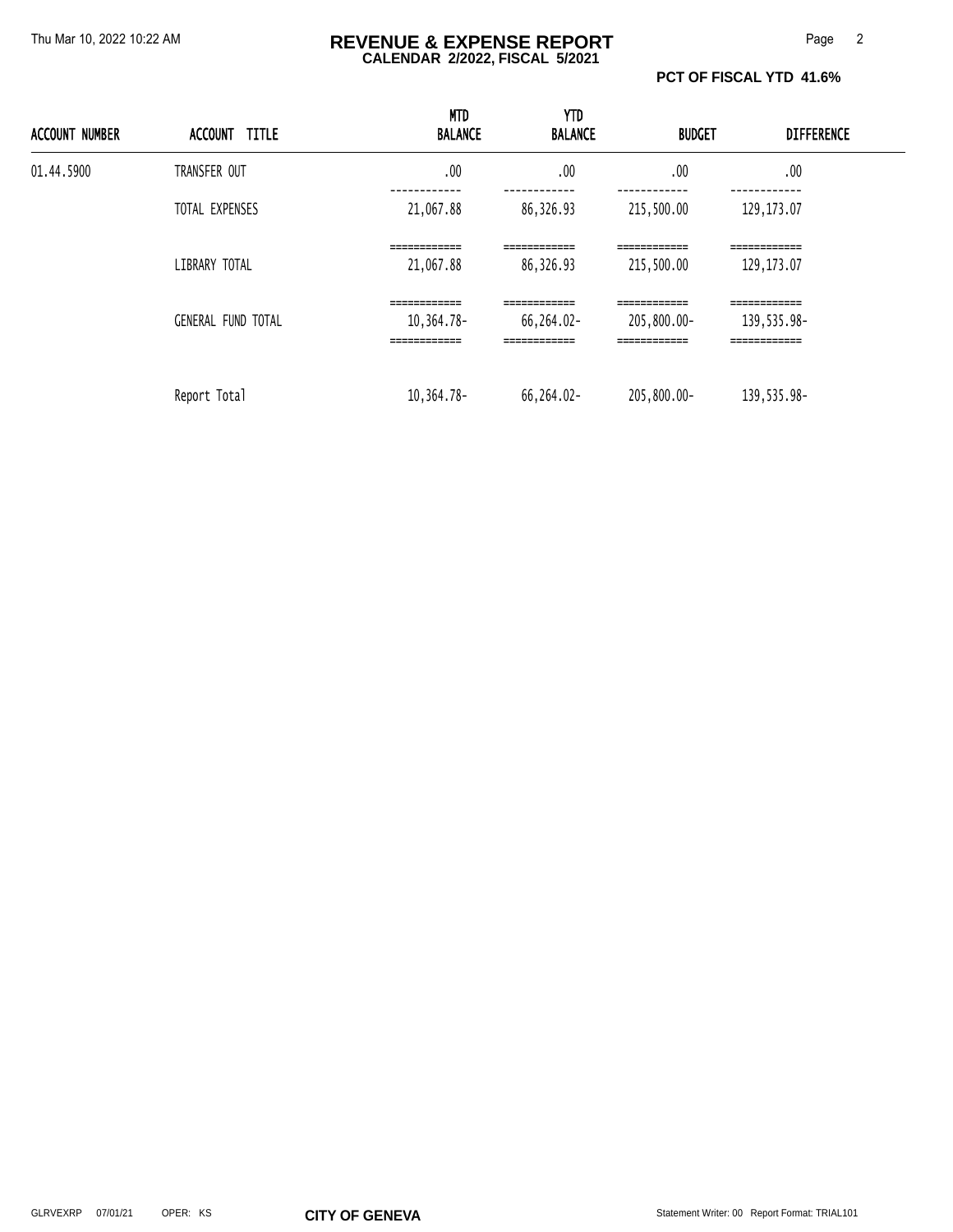#### Mon Mar 7, 2022 1:55 PM **GENERAL LEDGER HISTORY REPORT** Page 1  **FROM 2/2022 TO 2/2022**

| <b>ACCOUNT NUMBER</b><br>JOURNAL DATE PERIOD ACCT NO                                                                                                                        |               | JOB/PO ACCOUNT TITLE<br><b>NAME</b>                                                                                        | INVOICE NO    |                             | (FISCAL 5/2021 TO 5/2021)<br><b>CHECK NO REFERENCE</b>                                                                                                                                             | <b>DEBITS</b>                   | <b>CREDITS</b>                                                                    |          | <b>NET CHANGE</b><br><b>ENDING BAL</b> |
|-----------------------------------------------------------------------------------------------------------------------------------------------------------------------------|---------------|----------------------------------------------------------------------------------------------------------------------------|---------------|-----------------------------|----------------------------------------------------------------------------------------------------------------------------------------------------------------------------------------------------|---------------------------------|-----------------------------------------------------------------------------------|----------|----------------------------------------|
| 01.44.4102<br>RM9104 2/01/22 5/21<br>RM9154 2/26/22 5/21                                                                                                                    | GRANT         | LIBRARY GRANTS<br>LIBRARY GRANTS                                                                                           | BUDGET        | ENCUMBERED                  | STATE OF NEBRAS<br>USDA LIB GRANT<br>.00.<br>$.00 \,$                                                                                                                                              |                                 | 4,324.00<br>8,088.00<br>1,907.12                                                  |          |                                        |
|                                                                                                                                                                             |               |                                                                                                                            |               |                             | AVAILABLE 14, 319.12-                                                                                                                                                                              |                                 | $.00 \qquad 9,995.12 \qquad 14,319.12$                                            |          |                                        |
| 01.44.4400<br>RM9113 2/04/22 5/21<br>RM9113 2/04/22 5/21<br>RM9143 2/22/22 5/21<br>RM9143 2/22/22 5/21<br>RM9143 2/22/22 5/21<br>RM9143 2/22/22 5/21                        | FEES          | LIBRARY FEES<br>LIBRARY FEES<br>LIBRARY FEES<br>LIBRARY FEES<br>LIBRARY FEES<br>LIBRARY FEES                               |               | <b>BUDGET</b><br>ENCUMBERED | FAXING FEES<br>OVERDUE FINES,<br>FAXING FEES<br>VINYL OR 3D PRI<br>LASER CUTTER FE<br>OVERDUES FINE I<br>3,000.00<br>$.00\,$                                                                       |                                 | 1,507.25<br>6.00<br>28.85<br>12.00<br>.55<br>3.50<br>14.60                        |          |                                        |
|                                                                                                                                                                             |               |                                                                                                                            |               |                             | AVAILABLE 1,427.25                                                                                                                                                                                 | $.00 \,$                        | 65.50                                                                             | 1,572.75 |                                        |
| 01.44.4450<br>RM9113 2/04/22 5/21<br>RM9113 2/04/22 5/21<br>RM9113 2/04/22 5/21<br>RM9113 2/04/22 5/21<br>RM9143 2/22/22 5/21<br>RM9143 2/22/22 5/21<br>RM9143 2/22/22 5/21 | DONATIONS     | LIBR DONATIONS<br>LIBR DONATIONS<br>LIBR DONATIONS<br>LIBR DONATIONS<br>LIBR DONATIONS<br>LIBR DONATIONS<br>LIBR DONATIONS | <b>BUDGET</b> |                             | GENERAL DONATIO<br>MEETING ROOM DO<br>THRIFT BOOKS DO<br>BOOK SALE DONAT<br><b>GENRAL DONATION</b><br>MEETING ROOM DO<br>BOOK SALE DONAT<br>3,000.00<br>ENCUMBERED<br>$.00 \,$<br>AVAILABLE 636.87 | .00.                            | 1,720.65<br>66.05<br>75.00<br>105.66<br>1.00<br>144.52<br>250.00<br>.25<br>642.48 | 2,363.13 |                                        |
|                                                                                                                                                                             |               |                                                                                                                            |               |                             |                                                                                                                                                                                                    |                                 |                                                                                   |          |                                        |
|                                                                                                                                                                             | REPORT TOTALS |                                                                                                                            |               |                             |                                                                                                                                                                                                    | =============================== |                                                                                   |          |                                        |

TOTAL DEBITS / CREDITS 6 00 10,703.10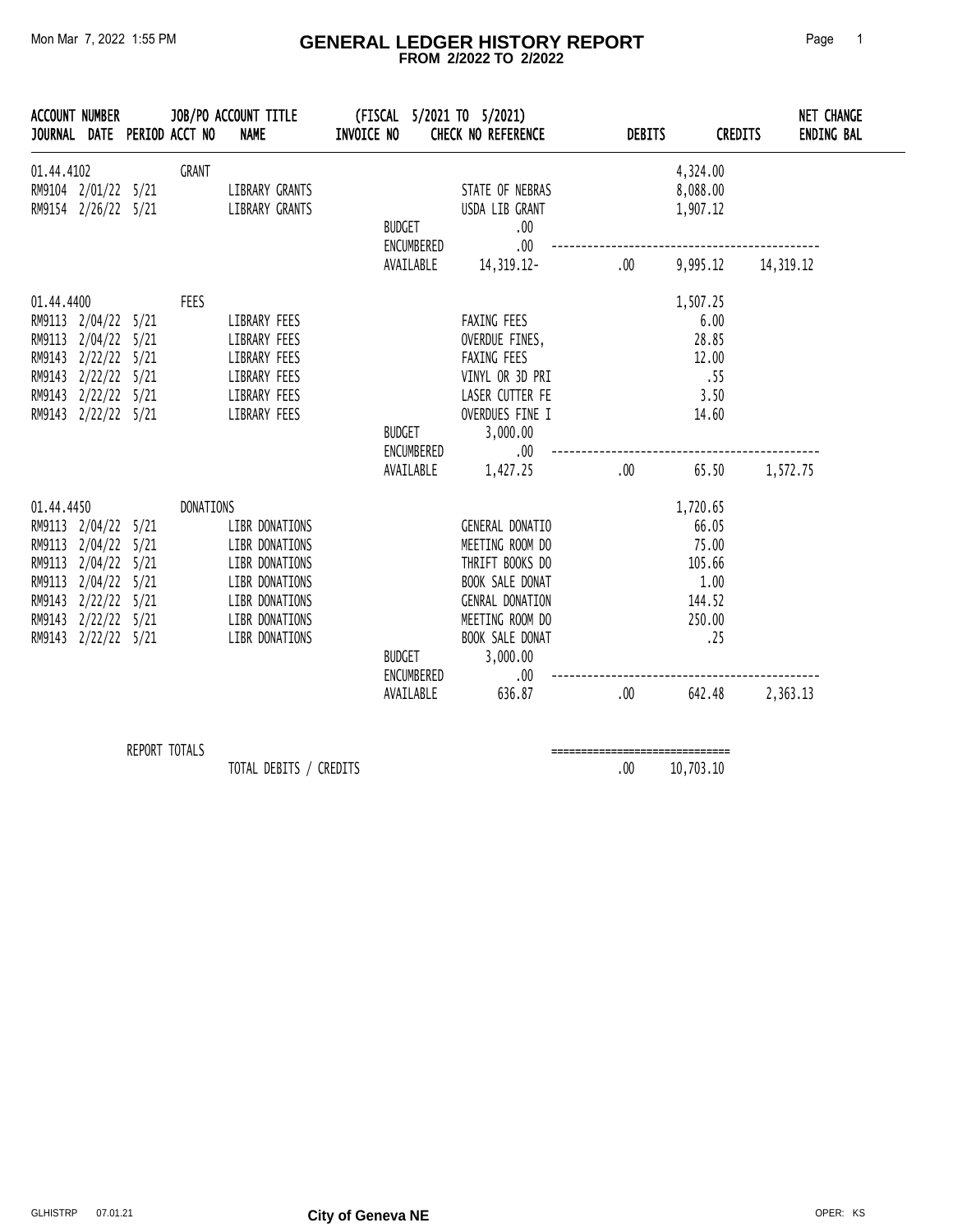#### Mon Mar 7, 2022 1:55 PM **GENERAL LEDGER HISTORY REPORT** Page 1  **FROM 2/2022 TO 2/2022**

| <b>ACCOUNT NUMBER</b><br>JOURNAL DATE PERIOD ACCT NO                                                   |  | JOB/PO ACCOUNT TITLE<br><b>NAME</b>                                                                                           |                    | (FISCAL 5/2021 TO 5/2021)<br>INVOICE NO                | CHECK NO REFERENCE                                                                                                              | <b>DEBITS</b>                                   | <b>CREDITS</b> | NET CHANGE<br><b>ENDING BAL</b> |
|--------------------------------------------------------------------------------------------------------|--|-------------------------------------------------------------------------------------------------------------------------------|--------------------|--------------------------------------------------------|---------------------------------------------------------------------------------------------------------------------------------|-------------------------------------------------|----------------|---------------------------------|
| 01.44.5000<br>PR3595 2/07/22 5/21<br>PR3600 2/22/22 5/21                                               |  | SALARIES-LIBRARY                                                                                                              |                    | <b>BUDGET</b><br>ENCUMBERED                            | PR DT: 2/05/22<br>PR DT: 2/19/22<br>106,000.00<br>.00                                                                           | 34,774.71<br>3,274.68<br>3,694.53               |                |                                 |
|                                                                                                        |  |                                                                                                                               |                    | AVAILABLE                                              | 64,256.08                                                                                                                       | 6,969.21                                        | .00            | 41,743.92                       |
| 01.44.5001<br>PR3595 2/07/22 5/21<br>PR3600 2/22/22 5/21                                               |  | FICA EXPENSE-LIBRARY                                                                                                          |                    | <b>BUDGET</b><br>ENCUMBERED                            | PR DT: 2/05/22<br>PR DT: 2/19/22<br>8,200.00<br>.00                                                                             | 2,531.49<br>233.80<br>265.92                    |                |                                 |
|                                                                                                        |  |                                                                                                                               |                    | AVAILABLE                                              | 5,168.79                                                                                                                        | 499.72                                          | .00            | 3,031.21                        |
| 01.44.5002<br>AP5292 2/23/22 5/21<br>AP5292 2/23/22 5/21<br>AP5292 2/23/22 5/21                        |  | RETIREMENT-LIBRARY<br>152 AIG<br>3078 AMERITAS<br>3789 NATIONAL LIFE 12                                                       | 150<br>79          | 6<br>$\overline{2}$<br>$\overline{2}$<br><b>BUDGET</b> | LIBRARY EMPLOYE<br>44509 LIBRARY EMPLOYE<br>44587 LIBRARY EMPLOYE<br>9,800.00                                                   | 2,924.04<br>166.77<br>391.90<br>82.26           |                |                                 |
|                                                                                                        |  |                                                                                                                               |                    | ENCUMBERED<br>AVAILABLE                                | .00<br>6,235.03                                                                                                                 | 640.93                                          | .00            | 3,564.97                        |
| 01.44.5005<br>AP5292 2/23/22 5/21<br>AP5292 2/23/22 5/21<br>AP5294 2/23/22 5/21<br>AP5294 2/23/22 5/21 |  | TRAINING & CONFERENCES<br>2896 GENEVA ROTARY 47<br>3026 NE LIBRARY ASS 27<br>3026 NE LIBRARY ASS 27<br>3026 NE LIBRARY ASS 27 |                    | 1<br><b>BUDGET</b><br>ENCUMBERED                       | 44554 LIB MEMBER FEES<br>1 6053488 LIB TRAINING CO<br>1 6053488 LIB TRAINING CO<br>1 6053488 LIB TRAINING CO<br>1,600.00<br>.00 | 729.12<br>150.50<br>35.00<br>$35.00 -$<br>35.00 |                |                                 |
|                                                                                                        |  |                                                                                                                               |                    | AVAILABLE                                              | 685.38                                                                                                                          | 185.50                                          | .00            | 914.62                          |
| 01.44.5008<br>AP5292 2/23/22 5/21                                                                      |  | EMP HEALTH INS LIBRARY<br>2663 BLUE CROSS BLU 20                                                                              |                    | 6<br><b>BUDGET</b><br>ENCUMBERED                       | 44519 LIBRARY CITY CO<br>19,500.00<br>$.00\,$                                                                                   | 5,781.60<br>1,556.10                            |                |                                 |
|                                                                                                        |  |                                                                                                                               |                    |                                                        |                                                                                                                                 | AVAILABLE 12,162.30 1,556.10 .00 7,337.70       |                |                                 |
| 01.44.5102<br>AP5298 2/28/22 5/21<br>AP5298 2/28/22 5/21                                               |  | <b>CLEANING SUPPLIES</b><br>AP5292 2/23/22 5/21 705 GENEVA HOME CE 458<br>2989 AMAZON.COM<br>2309 WALMART                     | 233<br>623         | BUDGET                                                 | 15 44553 LIB PAPER CLEAN<br>1 6053496 LIB CLEANING<br>1 6053510 LIB CLEANING SU<br>1,000.00                                     | 264.57<br>5.77<br>51.92<br>6.34                 |                |                                 |
|                                                                                                        |  |                                                                                                                               |                    | ENCUMBERED<br>AVAILABLE                                | .00<br>671.40                                                                                                                   | 64.03                                           | .00            | 328.60                          |
| 01.44.5112<br>AP5292 2/23/22 5/21                                                                      |  | <b>GRANT EXPENSE</b><br>AP5280 2/11/22 5/21 3909 KINGSLEY<br>2864 34 ELECTRIC                                                 | $\mathbf{1}$<br>57 | BUDGET<br>ENCUMBERED                                   | 1 44494 LIB GRANT EXPEN<br>1 44505 LIB NEW OUTLETS<br>$\sim$ .00<br>$\sim$ .00                                                  | 2,047.33<br>5,969.18<br>271.13                  |                |                                 |
|                                                                                                        |  |                                                                                                                               |                    |                                                        |                                                                                                                                 | AVAILABLE 8,287.64- 6,240.31 .00 8,287.64       |                |                                 |
| 01.44.5120<br>AP5298 2/28/22 5/21                                                                      |  | PUBLISHING<br>3490 CUTTHROAT PRIN 27                                                                                          |                    |                                                        | 1 6053499 LIB SUPPLIES                                                                                                          | .00<br>704.00                                   |                |                                 |

GLHISTRP 07.01.21 **City of Geneva NE CHISTRP 07.01.21**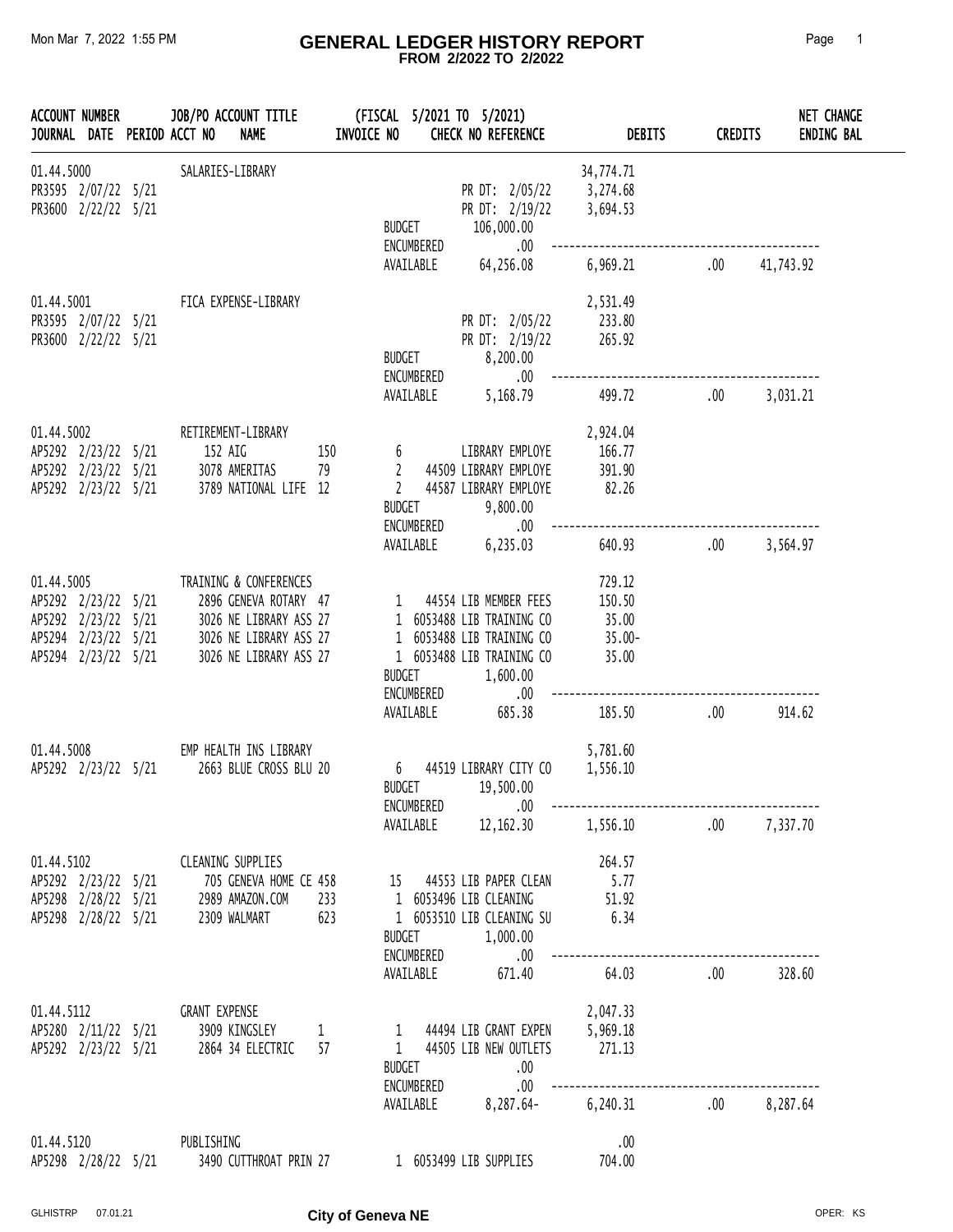#### Mon Mar 7, 2022 1:55 PM **GENERAL LEDGER HISTORY REPORT** Page 2  **FROM 2/2022 TO 2/2022**

|                                   |  | <b>NAME</b><br>JOURNAL DATE PERIOD ACCT NO                                                                                                                                                                                               | INVOICE NO |                                          | CHECK NO REFERENCE                                                                                                                    | <b>DEBITS</b>                                            | <b>CREDITS</b> | <b>NET CHANGE</b><br><b>ENDING BAL</b> |
|-----------------------------------|--|------------------------------------------------------------------------------------------------------------------------------------------------------------------------------------------------------------------------------------------|------------|------------------------------------------|---------------------------------------------------------------------------------------------------------------------------------------|----------------------------------------------------------|----------------|----------------------------------------|
| 01.44.5120                        |  | PUBLISHING                                                                                                                                                                                                                               |            |                                          |                                                                                                                                       | .00.                                                     |                |                                        |
|                                   |  |                                                                                                                                                                                                                                          |            | <b>BUDGET</b><br>ENCUMBERED<br>AVAILABLE | 200.00<br>.00<br>$504.00 -$                                                                                                           | 704.00                                                   | .00.           | 704.00                                 |
| 01.44.5200                        |  | UTILITIES ELECTRIC<br>AP5292 2/23/22 5/21 1408 NEBRASKA PUBLI 153                                                                                                                                                                        |            | <b>BUDGET</b>                            | 18 44594 1043 G STREET L<br>5,500.00<br>ENCUMBERED .00                                                                                | 1,470.44<br>348.54                                       |                |                                        |
|                                   |  |                                                                                                                                                                                                                                          |            | AVAILABLE                                | 3,681.02                                                                                                                              | 348.54                                                   | .00            | 1,818.98                               |
| 01.44.5201<br>AP5292 2/23/22 5/21 |  | UTILITIES GAS<br>AP5292 2/23/22 5/21 208 BLACK HILLS EN 213<br>321 CONSTELLATION 136                                                                                                                                                     |            |                                          | 10 44518 LIBRARY 7729-94<br>11 44525 LIBRARY RG-2477<br>BUDGET 2,000.00                                                               | 413.73<br>134.76<br>665.13                               |                |                                        |
|                                   |  |                                                                                                                                                                                                                                          |            |                                          | ENCUMBERED .00<br>AVAILABLE 786.38                                                                                                    | 799.89                                                   | .00            | 1,213.62                               |
| 01.44.5202                        |  | UTILITIES PHONE<br>AP5292 2/23/22 5/21 2380 WINDSTREAM                                                                                                                                                                                   | 182        |                                          | 8 44624 LIRBARY<br>BUDGET 1,500.00<br>ENCUMBERED .00                                                                                  | 519.13<br>123.68                                         |                |                                        |
|                                   |  |                                                                                                                                                                                                                                          |            | AVAILABLE                                | 857.19                                                                                                                                | 123.68                                                   | .00.           | 642.81                                 |
| 01.44.5203                        |  | UTILITIES GARBAGE<br>AP5292 2/23/22 5/21 280 BURTON ENTERPR 312                                                                                                                                                                          |            | <b>BUDGET</b>                            | 3 44520 LIBRARY GARBAGE<br>300.00                                                                                                     | 77.50<br>20.50                                           |                |                                        |
|                                   |  |                                                                                                                                                                                                                                          |            |                                          | ENCUMBERED .00<br>AVAILABLE 202.00                                                                                                    | 20.50                                                    | .00.           | 98.00                                  |
| 01.44.5205                        |  | UTILITIES INTERNET<br>AP5292 2/23/22 5/21 761 GENEVA BROADBA 268                                                                                                                                                                         |            | ENCUMBERED                               | 4 44549 LIBRARY INTERNE 59.95<br>BUDGET 700.00<br>.00                                                                                 | 253.96                                                   |                |                                        |
|                                   |  |                                                                                                                                                                                                                                          |            | AVAILABLE                                | 386.09                                                                                                                                | 59.95                                                    | $.00\,$        | 313.91                                 |
|                                   |  | 01.44.5226 REPAIR-MAINT BLDG&STRUCTUR<br>AP5298 2/28/22 5/21 2989 AMAZON.COM 233                                                                                                                                                         |            | <b>BUDGET</b>                            | 2 6053496 LIB BLDG MAINT 20.79<br>20,000.00                                                                                           | 139.46                                                   |                |                                        |
|                                   |  |                                                                                                                                                                                                                                          |            |                                          |                                                                                                                                       |                                                          |                | 160.25                                 |
|                                   |  | 01.44.5232 COMPUTER MAINT AGREEMENT<br>AP5298 2/28/22 5/21 2989 AMAZON.COM 233                                                                                                                                                           |            | <b>BUDGET</b><br>ENCUMBERED              | 3 6053496 LIB COMPUTER<br>3,000.00<br>$.00\,$                                                                                         | 2,428.49<br>239.22                                       |                |                                        |
|                                   |  |                                                                                                                                                                                                                                          |            |                                          | AVAILABLE 332.29                                                                                                                      | 239.22 .00 2,667.71                                      |                |                                        |
| AP5292 2/23/22 5/21               |  | 01.44.5504 SUPPLIES BOOKS<br>AP5287 2/22/22 5/21 3748 BAKER AND TAYL 31<br>AP5292 2/23/22 5/21 348 CENTER POINT L 26<br>AP5292 2/23/22 5/21 348 CENTER POINT L 27<br>AP5292 2/23/22 5/21 3168 DVORACEK MEMOR 7<br>3207 GALE/CENGAGE L 32 |            |                                          | 1 6053483 LIB PRINT MATER<br>1 44524 LIB PRINT MATER<br>1 44524 LIB SUPPLIES BO<br>1 44534 LIB PRINT MATER<br>1 44548 LIB PRINT MATER | 4,644.91<br>654.40<br>24.00<br>53.14<br>195.00<br>377.03 |                |                                        |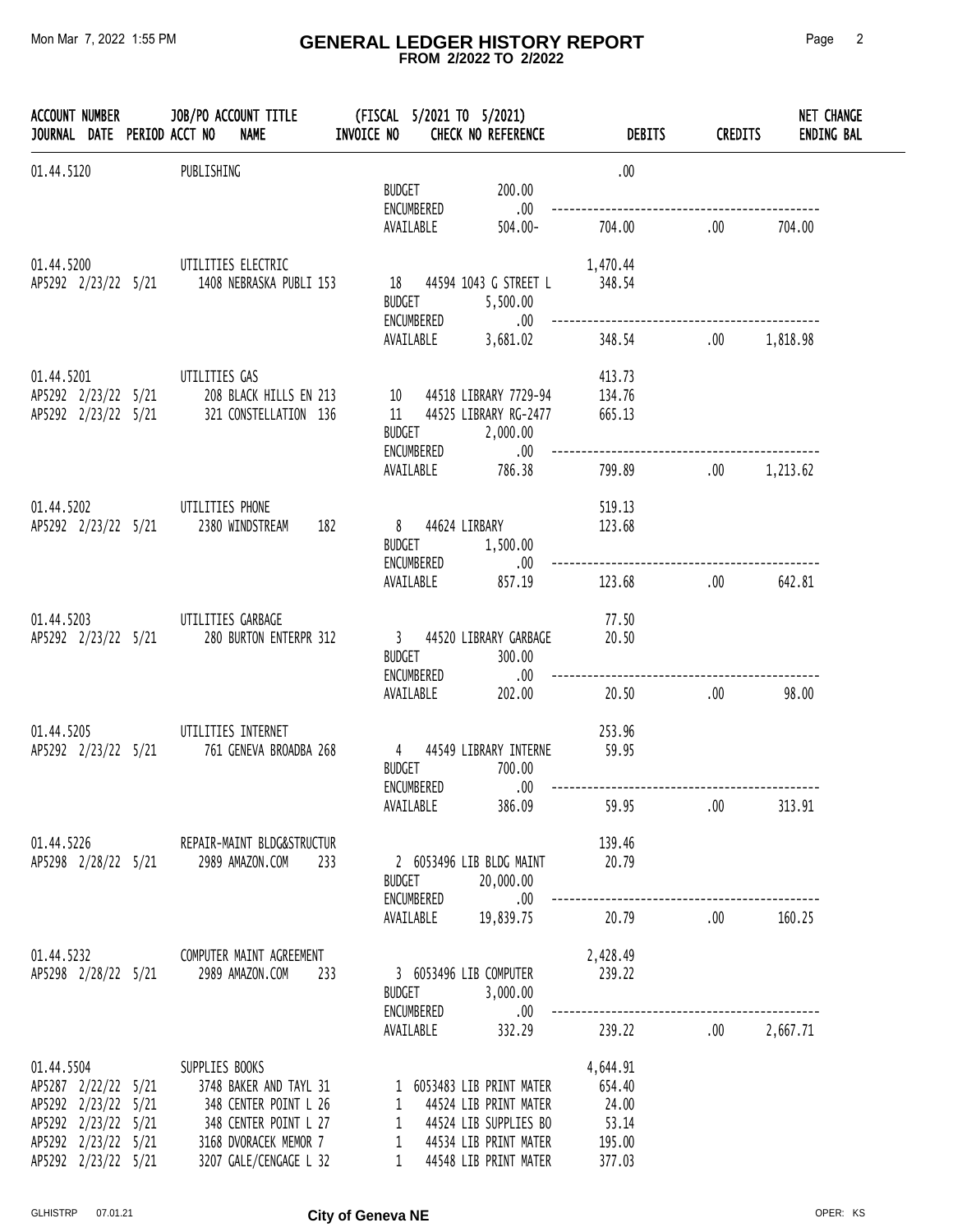#### Mon Mar 7, 2022 1:55 PM **GENERAL LEDGER HISTORY REPORT** Page 3  **FROM 2/2022 TO 2/2022**

|            | ACCOUNT NUMBER                                                                           |                      | JOURNAL DATE PERIOD ACCT NO NAME | JOB/PO ACCOUNT TITLE (FISCAL 5/2021 TO 5/2021)                                                                                                                                                                                              |     | <b>INVOICE NO</b> |                                          | <b>CHECK NO REFERENCE</b>                                                    |                | <b>DEBITS</b>                                    | <b>CREDITS</b> | NET CHANGE<br><b>ENDING BAL</b> |
|------------|------------------------------------------------------------------------------------------|----------------------|----------------------------------|---------------------------------------------------------------------------------------------------------------------------------------------------------------------------------------------------------------------------------------------|-----|-------------------|------------------------------------------|------------------------------------------------------------------------------|----------------|--------------------------------------------------|----------------|---------------------------------|
| 01.44.5504 | AP5292 2/23/22 5/21<br>AP5292 2/23/22 5/21<br>AP5292 2/23/22 5/21<br>AP5298 2/28/22 5/21 |                      | SUPPLIES BOOKS                   | 3207 GALE/CENGAGE L 33 1 44548 LIB PRINT MATER<br>3207 GALE/CENGAGE L 34 1 44548 LIB PRINT MATER<br>3207 GALE/CENGAGE L 35 1 44548 LIB PRINT MATER<br>AP5298 2/28/22 5/21 2989 AMAZON.COM 233 4 6053496 LIB PRINTED MAT<br>2309 WALMART 622 |     | BUDGET            | ENCUMBERED                               | 1 6053509 LIB PRINT MATER<br>15,000.00<br>$.00\,$<br>AVAILABLE 8,470.21      | 82.31<br>53.82 | 4,644.91<br>44.58<br>51.30<br>349.30<br>1,884.88 | .00            | 6,529.79                        |
| 01.44.5505 | AP5298 2/28/22 5/21                                                                      |                      | PROGRAMMING                      | AP5292 2/23/22 5/21 2689 DOLLAR GENERAL 61 3 44533 LIB PROGRAMMING<br>2989 AMAZON.COM                                                                                                                                                       | 233 |                   | ENCUMBERED                               | 5 6053496 LIB NON PRINTED<br>BUDGET 2,000.00<br>.00.<br>AVAILABLE 757.84     | 178.28         | 1,053.68<br>10.20<br>188.48 .00 1,242.16         |                |                                 |
| 01.44.5506 |                                                                                          |                      |                                  | SUPPLIES (NONPRINT)<br>AP5287 2/22/22 5/21 3748 BAKER AND TAYL 32 1 6053484 LIB NONPRINT MA<br>AP5292  2/23/22  5/21  3902  FINDAWAY  WORLD  1   1<br>AP5292  2/23/22  5/21  3902  FINDAWAY  WORLD  2   1                                   |     |                   | <b>BUDGET</b><br>ENCUMBERED<br>AVAILABLE | 44545 LIB NONPRINT MA<br>44545 LIB NONPRINT MA<br>2,000.00<br>.00.<br>824.92 |                | 652.93<br>22.16<br>98.04<br>401.95<br>522.15     | .00            | 1,175.08                        |
|            |                                                                                          | <b>REPORT TOTALS</b> |                                  |                                                                                                                                                                                                                                             |     |                   |                                          |                                                                              |                |                                                  |                |                                 |

TOTAL DEBITS / CREDITS 21,067.88 .00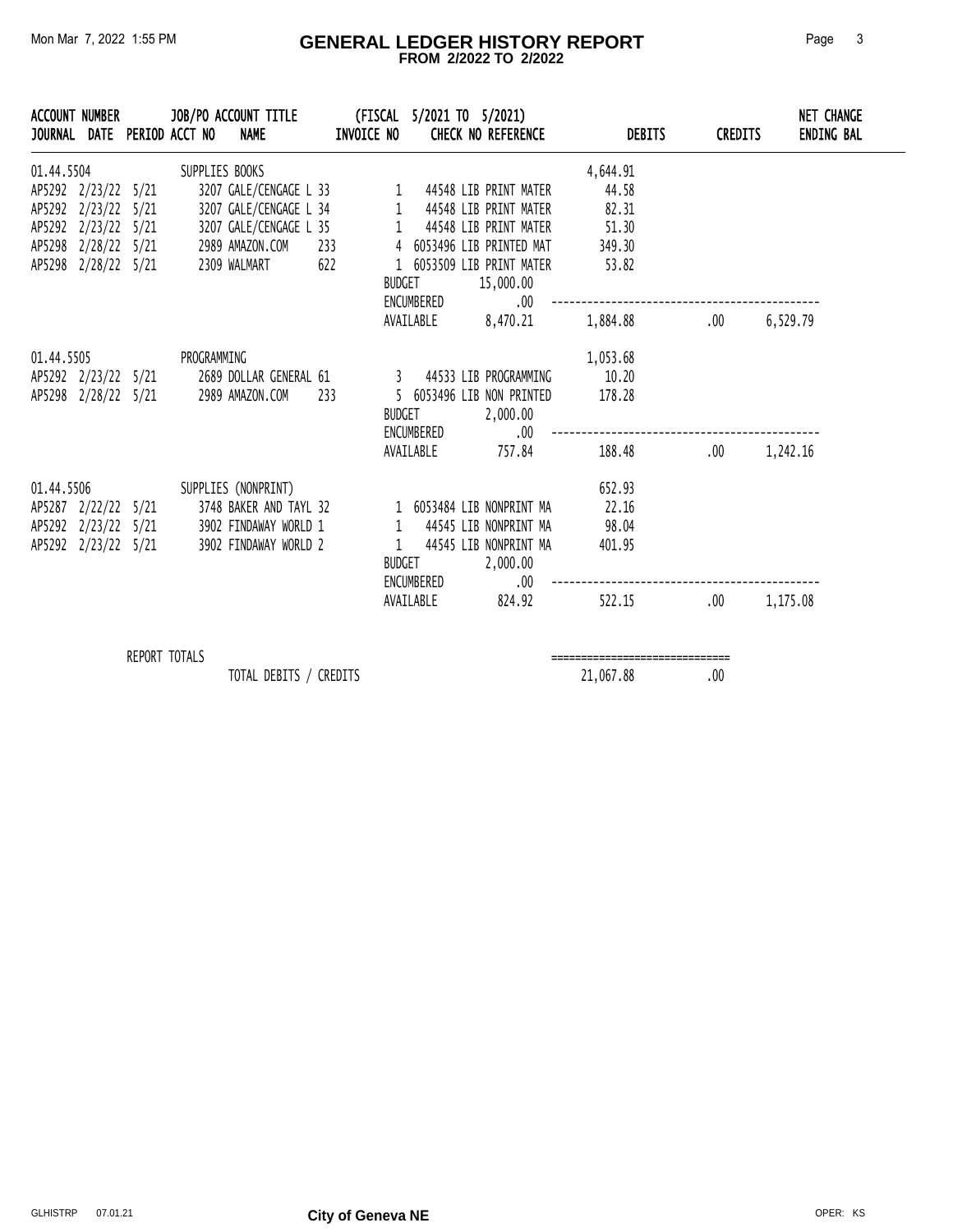# **Geneva Public Library March 2022 Revenue/Expense Report**

| Revenue from February 16, 2022 through March 15, 2022          | Subtotal        | <b>Total</b> |
|----------------------------------------------------------------|-----------------|--------------|
| <b>Faxing fees</b>                                             | \$44.00         |              |
| Laminating fees                                                | \$0.00          |              |
| 3D printing fees and donations                                 | \$0.00          |              |
| Vinyl cutter printing fees and donations                       | \$6.30          |              |
| Laser cutter fees and donations                                | \$5.50          |              |
| Overdue fines before 3/1/22, ILL fees, Replacement costs, etc. | \$40.59         |              |
| New Nonresident fee                                            | \$0.00          |              |
| Renewal Nonresident fee                                        | \$20.00         |              |
| Renewal Township fee                                           | \$0.00          |              |
|                                                                |                 |              |
| <b>General donations</b>                                       | \$189.79        |              |
| <b>Meeting Room donations</b>                                  | \$20.00         |              |
| <b>Book Sale donations</b>                                     | \$11.00         |              |
| ThriftBooks income                                             | \$0.00          |              |
|                                                                |                 |              |
| Grant revenue                                                  | \$0.00          |              |
|                                                                |                 |              |
| Memorial revenue                                               | \$0.00          |              |
| <b>Total income</b>                                            |                 |              |
|                                                                |                 | \$337.18     |
|                                                                |                 |              |
| Expenses from February 16, 2022 through March 15, 2022         | <b>Subtotal</b> | <b>Total</b> |
| Invoices to pay                                                |                 |              |
| B&H Photo (Inv. 200049494)                                     | \$358.18        |              |
| Black Hills Energy (Feb invoice)                               | \$123.46        |              |
| <b>Brodart</b>                                                 | \$154.94        |              |
| Brodart (Inv. 598286)                                          | \$68.05         |              |
| Cengage (Inv. 77319978)                                        | \$46.30         |              |
| Center Point (Inv. 1917815)                                    | \$79.01         |              |
| Center Point (Inv. 1917900)                                    | \$25.87         |              |
| Demco (Inv. 7090022)                                           | \$166.90        |              |
| Eakes (Inv. 345464)                                            | \$190.79        |              |
| FCDC (Odegeo registration)                                     | \$233.75        |              |
| Glenwood (Mar invoice)                                         | \$59.95         |              |
| Kinetic (Feb invoice)                                          | \$126.49        |              |
| NPPD (Mar invoice)                                             | \$274.65        |              |
| Sarah Johnson (parking garage fee)                             | \$6.25          |              |
| Sarah Johnson (Ted Dekker trilogy)<br>Total invoiced expenses  | \$33.98         | \$1,948.57   |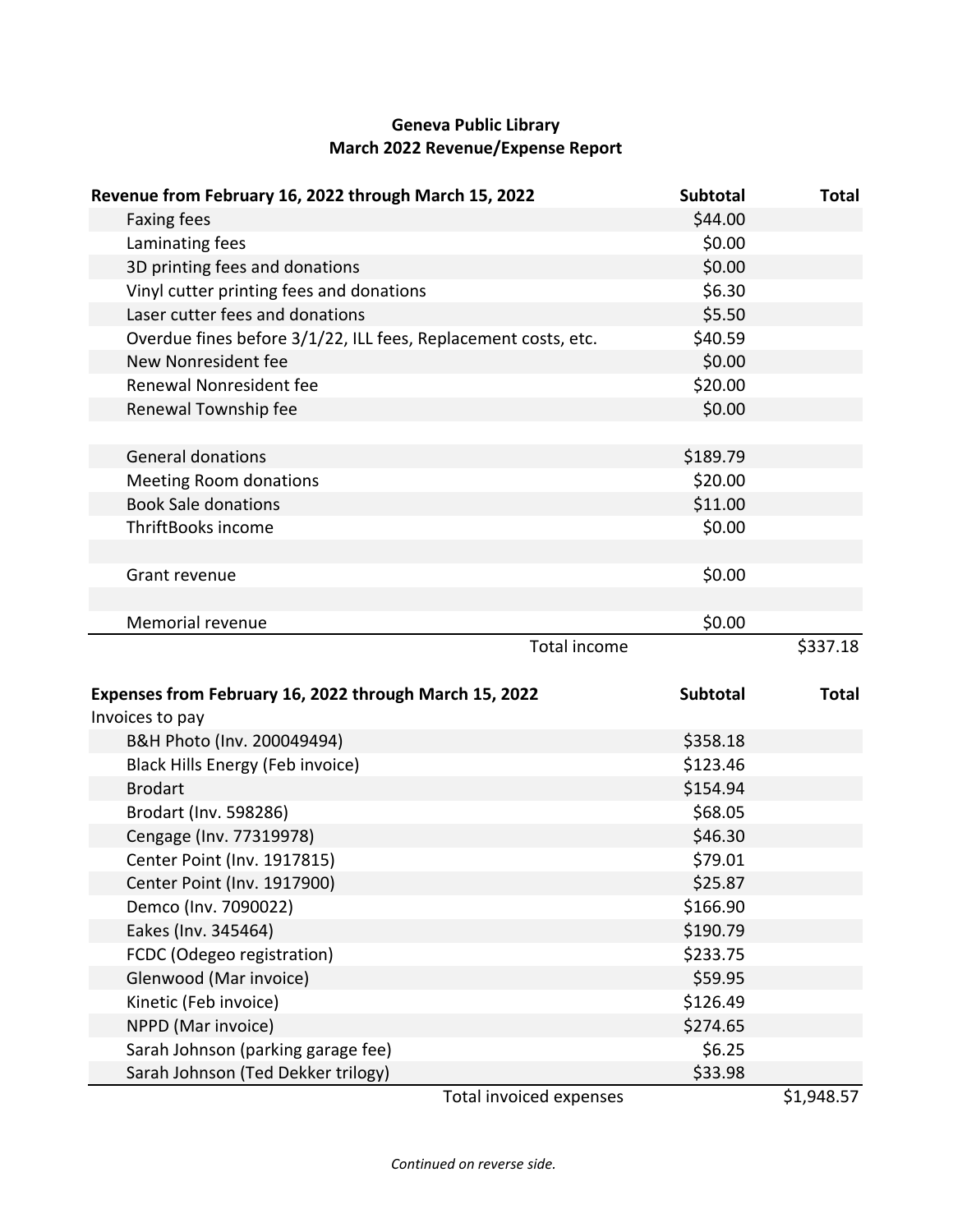## **Geneva Public Library March 2022 Revenue/Expense Report**

| Expenses from February 16, 2022 through March 15, 2022<br><b>Heartland Bank Credit Card</b> | <b>Subtotal</b> | <b>Total</b> |
|---------------------------------------------------------------------------------------------|-----------------|--------------|
| 2022-02-19 Walmart (cleaning supplies)                                                      | \$6.34          |              |
| 2022-02-22 USPS                                                                             | \$3.03          |              |
| 2022-02-23 eCheck to Cutthroat Print (2,500 EDDM postcards)                                 | \$704.00        |              |
| 2022-02-24 USPS                                                                             | \$3.63          |              |
| 2022-02-26 Walmart (Dr. Seuss books)                                                        | \$53.82         |              |
| 2022-02-28 USPS                                                                             | \$3.03          |              |
| 2022-03-07 USPS                                                                             | \$13.73         |              |
| 2022-03-09 USPS (EDDM postage)                                                              | \$260.60        |              |
| 2022-03-17 Amazon                                                                           | \$638.07        |              |
| 2022-03-17 Baker & Taylor (nonprint)                                                        | \$22.16         |              |
| 2022-03-17 Baker & Taylor (print)                                                           | \$678.20        |              |
| 2022-03-17 Kingsley (bollards)                                                              | \$527.24        |              |
| Total credit card expenses                                                                  |                 | \$2,913.85   |
| Dollar General Credit Card                                                                  |                 |              |
| 2022-02-18 paper products                                                                   | \$55.80         |              |
| Total charged expenses                                                                      |                 | \$55.80      |

As required by Nebraska Statute 51.209, the Geneva Public Library Board requests, with this voucher, the above expenses be paid by the City of Geneva.

Library Board President **Date** 

Library Board Secretary **Date** 

Date filed with the City Clerk/Treasurer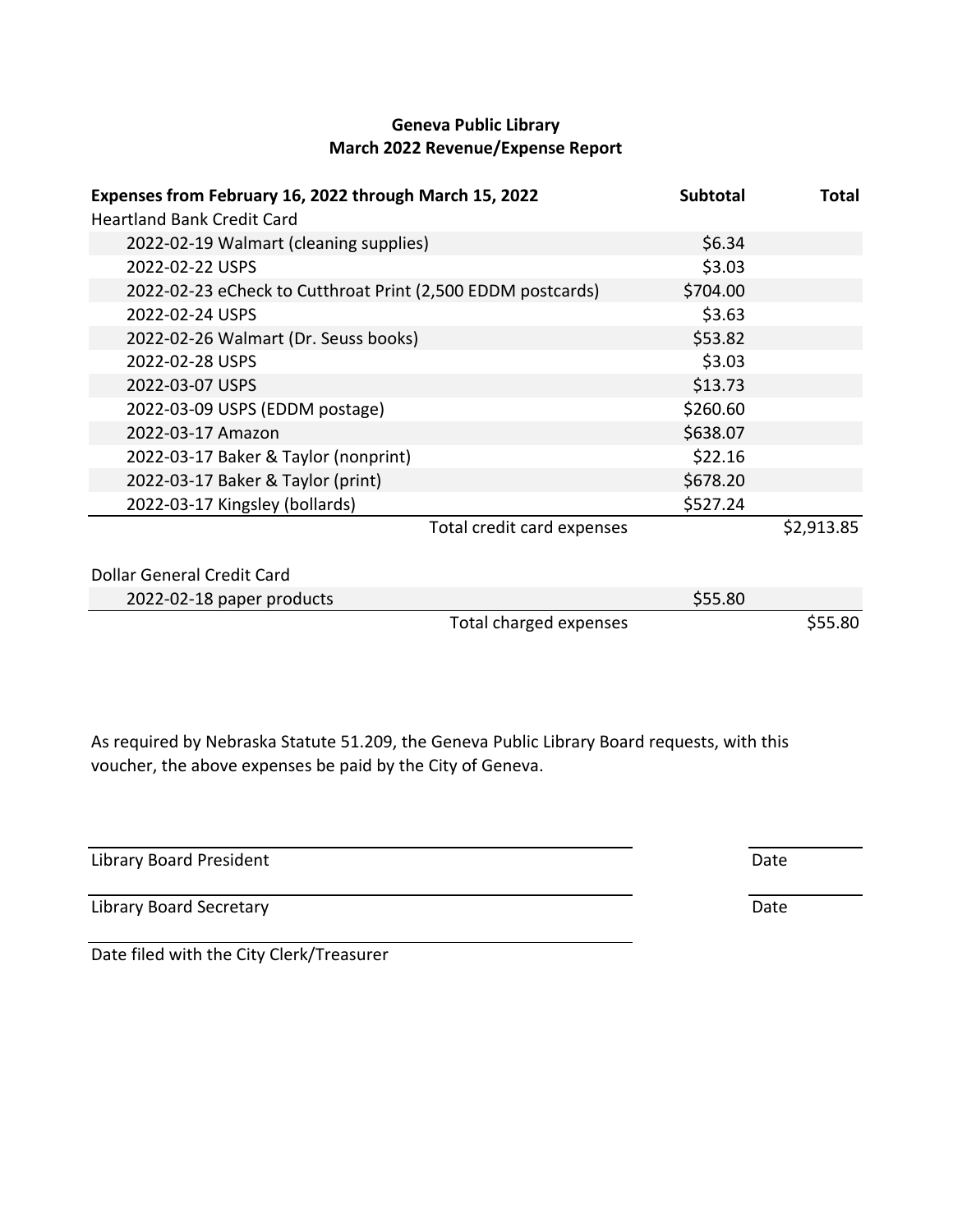## **Geneva Public Library February 16, 2022 through March 15, 2022**

|                                                                | <b>Added</b>    | n nysical nolungs & circulation Report<br><b>Deleted</b> | Total # of      | % of            | <b>Checkouts</b> |
|----------------------------------------------------------------|-----------------|----------------------------------------------------------|-----------------|-----------------|------------------|
| <b>Material Type</b>                                           | <b>Holdings</b> | <b>Holdings</b>                                          | <b>Holdings</b> | <b>Holdings</b> | this Period*     |
| Unassigned                                                     |                 |                                                          |                 |                 |                  |
| <b>Adult Fiction</b>                                           | 41              | 33                                                       | 6,351           | 26.84%          | 274              |
| <b>Adult Nonfiction</b>                                        | 5               | $\mathbf{1}$                                             | 2,210           | 9.34%           | 74               |
| <b>Christian Fiction</b>                                       | 8               |                                                          | 1,374           | 5.81%           | 88               |
| Biography                                                      | $\overline{4}$  |                                                          | 423             | 1.79%           | $\overline{7}$   |
| Audiobooks                                                     | 1               |                                                          | 792             | 3.35%           | 6                |
| <b>DVD</b>                                                     | 12              | $\mathbf 1$                                              | 3,896           | 16.47%          | 212              |
| <b>Serial Publication</b>                                      | 26              |                                                          | 911             | 3.85%           | 19               |
| Music (CD)                                                     |                 |                                                          | 25              | 0.11%           | 17               |
| <b>YA Fiction</b>                                              | 11              | $\mathbf{1}$                                             | 593             | 2.51%           | 25               |
| <b>YA Nonfiction</b>                                           |                 |                                                          | 8               | 0.03%           | $\mathbf{1}$     |
| YA Graphic Novels                                              |                 |                                                          | 17              | 0.07%           | $\mathbf{1}$     |
| <b>YA Audiobooks</b>                                           |                 |                                                          | 9               | 0.04%           |                  |
| <b>Juv Fiction</b>                                             | 11              | 10                                                       | 2,025           | 8.56%           | 51               |
| <b>Juv Nonfiction</b>                                          | 6               | $\mathbf{1}$                                             | 1,154           | 4.88%           | 43               |
| Juv Biography                                                  |                 |                                                          | 100             | 0.42%           | 0                |
| Juv Graphic Novel                                              | 8               |                                                          | 144             | 0.61%           | 44               |
| <b>Juv Audiobooks</b>                                          |                 |                                                          | 35              | 0.15%           |                  |
| <b>First Readers</b>                                           |                 |                                                          | 371             | 1.57%           | 41               |
| Easy                                                           | 8               |                                                          | 1,934           | 8.17%           | 218              |
| <b>Board Books</b>                                             | $\overline{4}$  | $\overline{1}$                                           | 124             | 0.52%           | 20               |
| Cake Pans                                                      |                 |                                                          | 89              | 0.38%           |                  |
| <b>Rotating Collection</b>                                     |                 |                                                          | $\overline{2}$  | 0.01%           | 49               |
| Games                                                          |                 |                                                          | $\mathbf{1}$    | 0.00%           |                  |
| Kits                                                           |                 |                                                          | 32              | 0.14%           |                  |
| Yearbooks                                                      |                 |                                                          | 112             | 0.47%           |                  |
| Genealogy                                                      |                 |                                                          | 878             | 3.71%           |                  |
| Keys/Equipment                                                 |                 |                                                          | 22              | 0.09%           | 18               |
| <b>Use Records</b>                                             |                 |                                                          | 26              | 0.11%           | 232              |
| Library of Things                                              |                 |                                                          | 3               | 0.01%           |                  |
| Total                                                          | 145             | 48                                                       | 23,661          | 100%            | 1,440            |
| compared to last month                                         | 12%             | 700%                                                     | 1%              |                 | $-15%$           |
| compared to last year                                          | $-4%$           | 9%                                                       | 3%              |                 | 1%               |
| Circulation statistics include renewals but NOT auto-renewals. |                 |                                                          |                 |                 |                  |

#### **Physical Holdings & Circulation Report**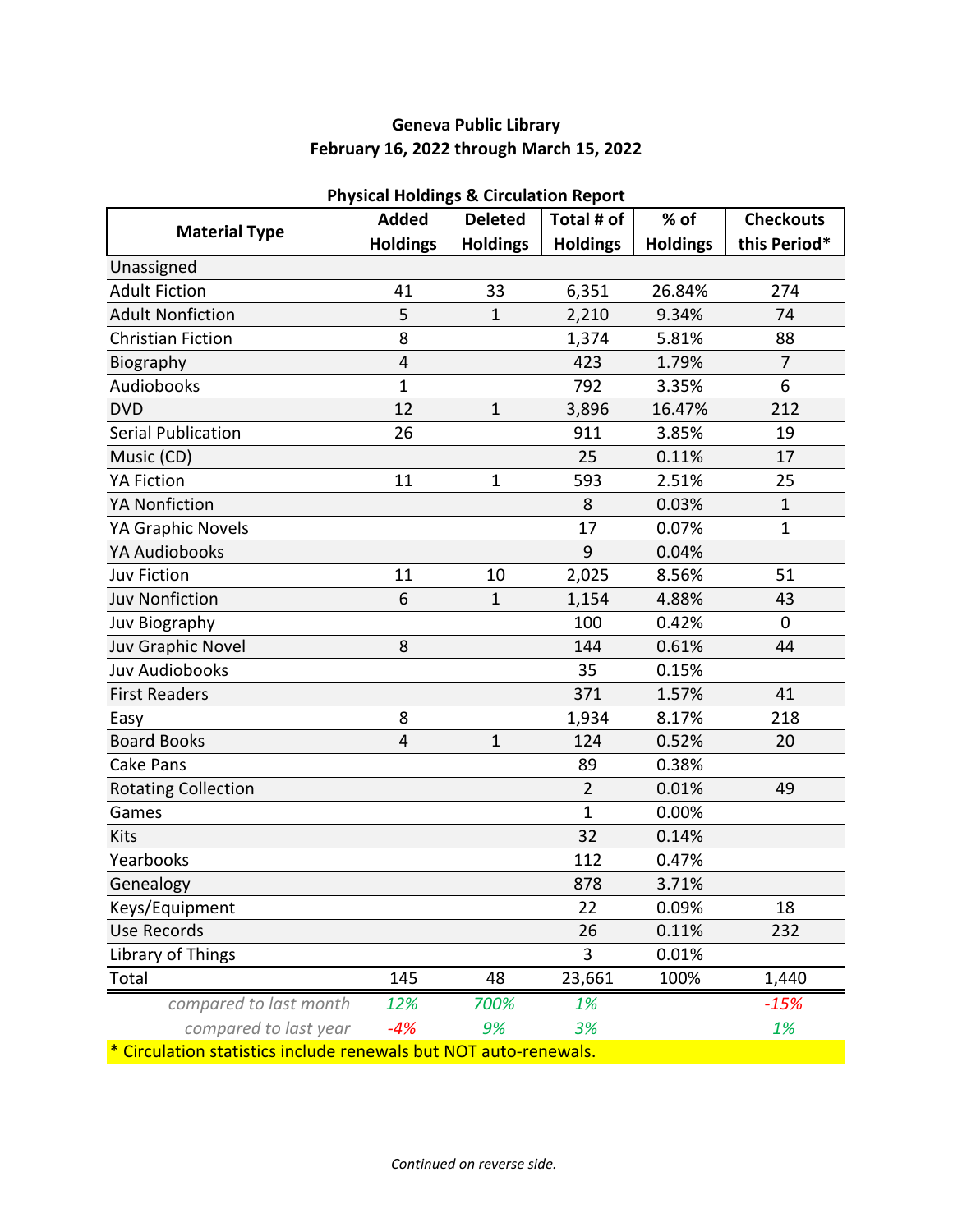## **Geneva Public Library February 16, 2022 through March 15, 2022**

## **OverDrive Holdings & Circulation Report**

|                      |  | Total # of    | $%$ of        | <b>Checkouts</b> |
|----------------------|--|---------------|---------------|------------------|
| <b>Material Type</b> |  | <b>Titles</b> | <b>Titles</b> | this Period      |
| ebooks               |  | 36,466        | 59%           | 423              |
| audiobooks           |  | 20,800        | 34%           | 244              |
| magazines            |  | 3,921         | 6%            | 8                |
| videos               |  | 355           | 0.6%          |                  |
| Total                |  | 61,542        | 100%          | 676              |

- *ebook checkouts compared to last month 53%*
- *audiobook checkouts compared to last month 33%*
- *magazine checkouts compared to last month -38%*
	- *video checkouts compared to last month 100%*
	- *ebook checkouts compared to last year 11%*
- *audiobook checkouts compared to last year -50%*
- *magazine checkouts compared to last year n/a*
	- *video checkouts compared to last year n/a*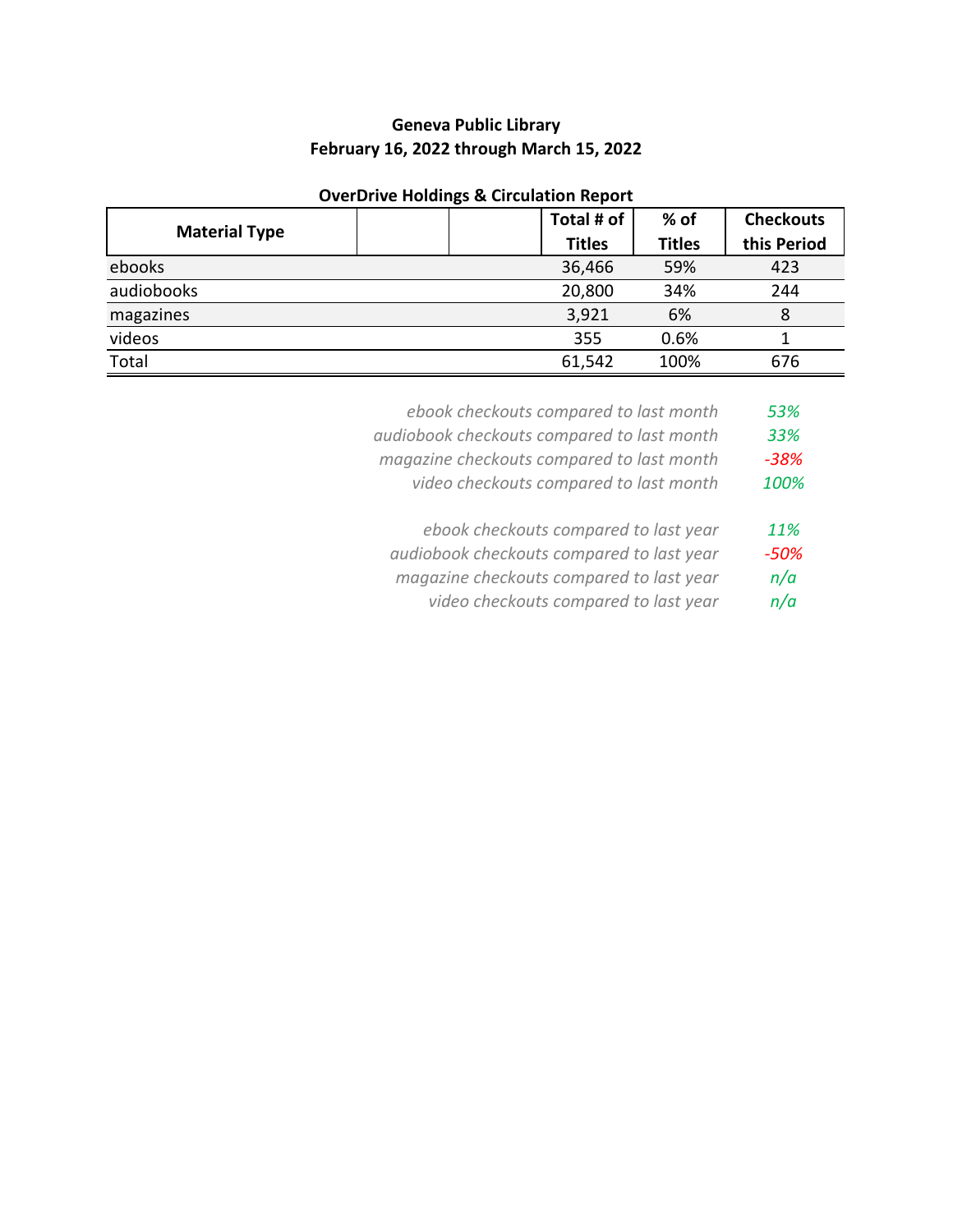## **Geneva Public Library Librarian's Report March 2022**

#### **Library Status**

The average traffic counts are as follows:

|                    | <b>Door Count</b> | <b>Computer Users</b> | <b>Patron Calls</b> |
|--------------------|-------------------|-----------------------|---------------------|
| October 2021       |                   | 14                    |                     |
| November 2021      | 42                | 10                    |                     |
| December 2021      | 41                |                       |                     |
| January 2022       | 35                |                       |                     |
| February 2022      | 36                |                       |                     |
| March 2022 to date | 39                |                       |                     |

#### **Grants**

We are still awaiting the installation of the book drop by City Maintenance staff. The Youth Grant for Excellence has a book purchase to be finalized, and then to host some sort of open house or event to raise awareness of these new items, for the grant to be completed. We have received tentative info that the new cabinet system for behind the circulation desk may arrive March 30-31.

### **Programming**

The March Teen Activities Group (T.A.G.) event featured JackBox games, making apple roll-ups, and hide and seek.

| Oct 18, 2021 | 11 attendees, 2 staff |
|--------------|-----------------------|
| Nov 15, 2021 | 11 attendees, 2 staff |
| Dec 20, 2021 | 5 attendees, 2 staff  |
| Jan 10, 2022 | 6 attendees, 2 staff  |
| Feb 14, 2022 | 13 attendees, 2 staff |
| Mar 21, 2022 | 9 attendees, 2 staff  |

## LEGO® Night attendance:

| Oct 28, 2021                       | 29 attendees, 1 staff |  |  |  |
|------------------------------------|-----------------------|--|--|--|
| Nov (no event due to Thanksgiving) |                       |  |  |  |
| Dec 23, 2021                       | 3 attendees, 1 staff  |  |  |  |
| Jan 27, 2022                       | 7 attendees, 1 staff  |  |  |  |
| Feb 24, 2022                       | 13 attendees, 1 staff |  |  |  |
| Mar 24, 2022                       | 13 attendees, 1 staff |  |  |  |



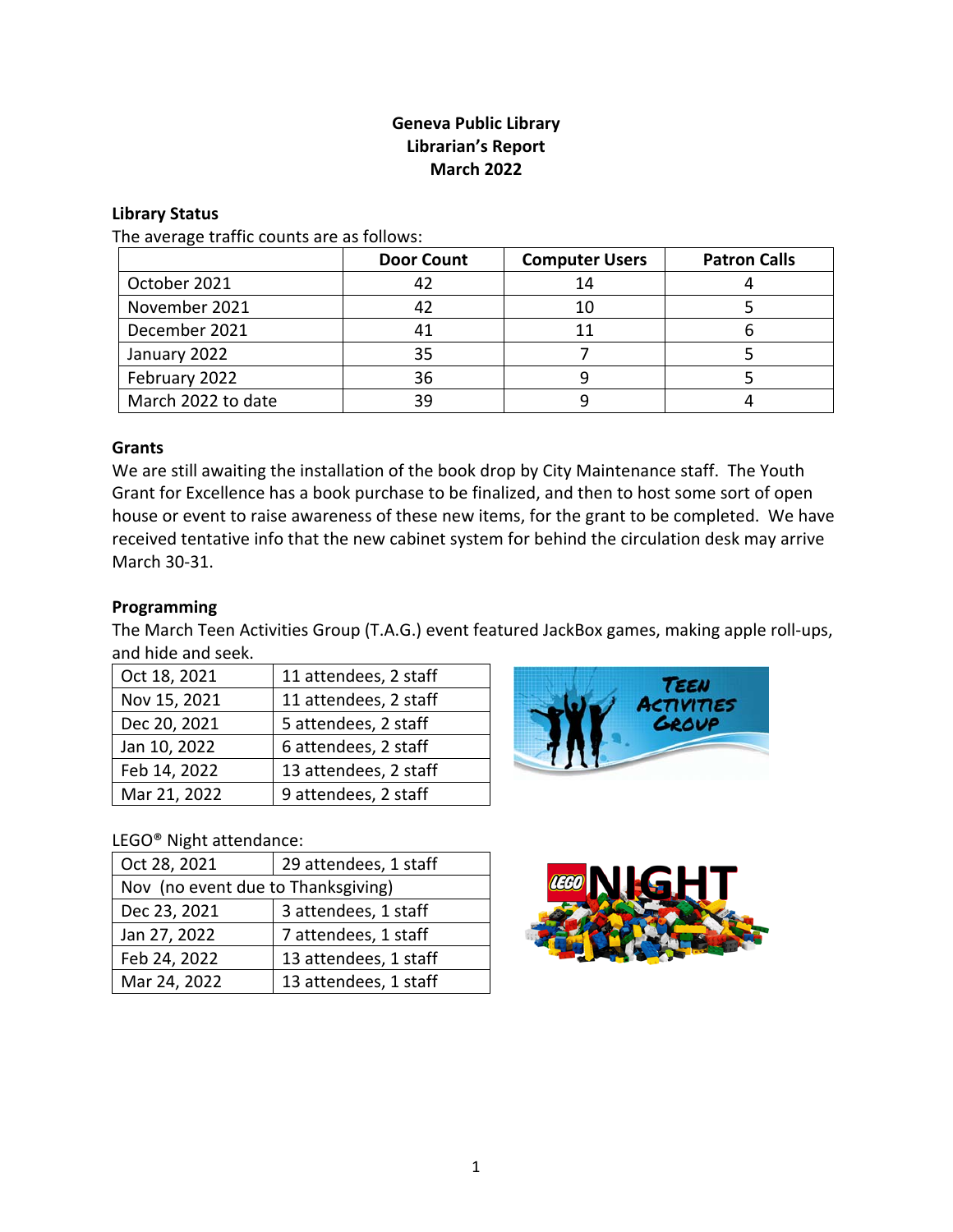We offered eight different sessions of leveled smartphone classes, with five attendees total. We offered thirteen different smartphone and/or tablet open forums for people to come ask any questions they had about their devices, with eight attendees total. Most of these sessions were held at the Geneva Senior Center. We also offered three leveled smartphone classes, with a total of eight attendees total, held at the Fairmont Public Library.





The Multi-generational Game Night event, in partnership with Fillmore County Hospital's *Senior Connections*, was held Wednesday, March 9, 2022, from 3:00 to 6:00 p.m. This first-time event ended up being a snowy afternoon and evening, which likely impacted the number of senior citizens attending. Library staff felt this was a success though, with 8 youth, 5 teens, 5 adults (only 2 over the age of 60), and 3 staff.

An Easter Egg Decorating event, in partnership with the Geneva Parks & Recreation Department, will be held Wednesday, April 6, 2022, from 2:00 to 6:00 p.m., to coincide with an early out for Fillmore Central. This free event will be held at the Downtown Gym. Youth will be given a dozen hard-boiled eggs to dye or decorate, and take home.





We are excited to host photographer, author, and conservationist Chris Helzer for a speaking event on Thursday, April 21, 2022, from 7:00 to 8:30 p.m. Helzer is the Director of Science for The Nature Conservancy in Nebraska. He will be presenting his book, "Hidden Prairie: Photographing Life in One Square Meter." This event will be co-sponsored by the library and the Geneva Women's Club.